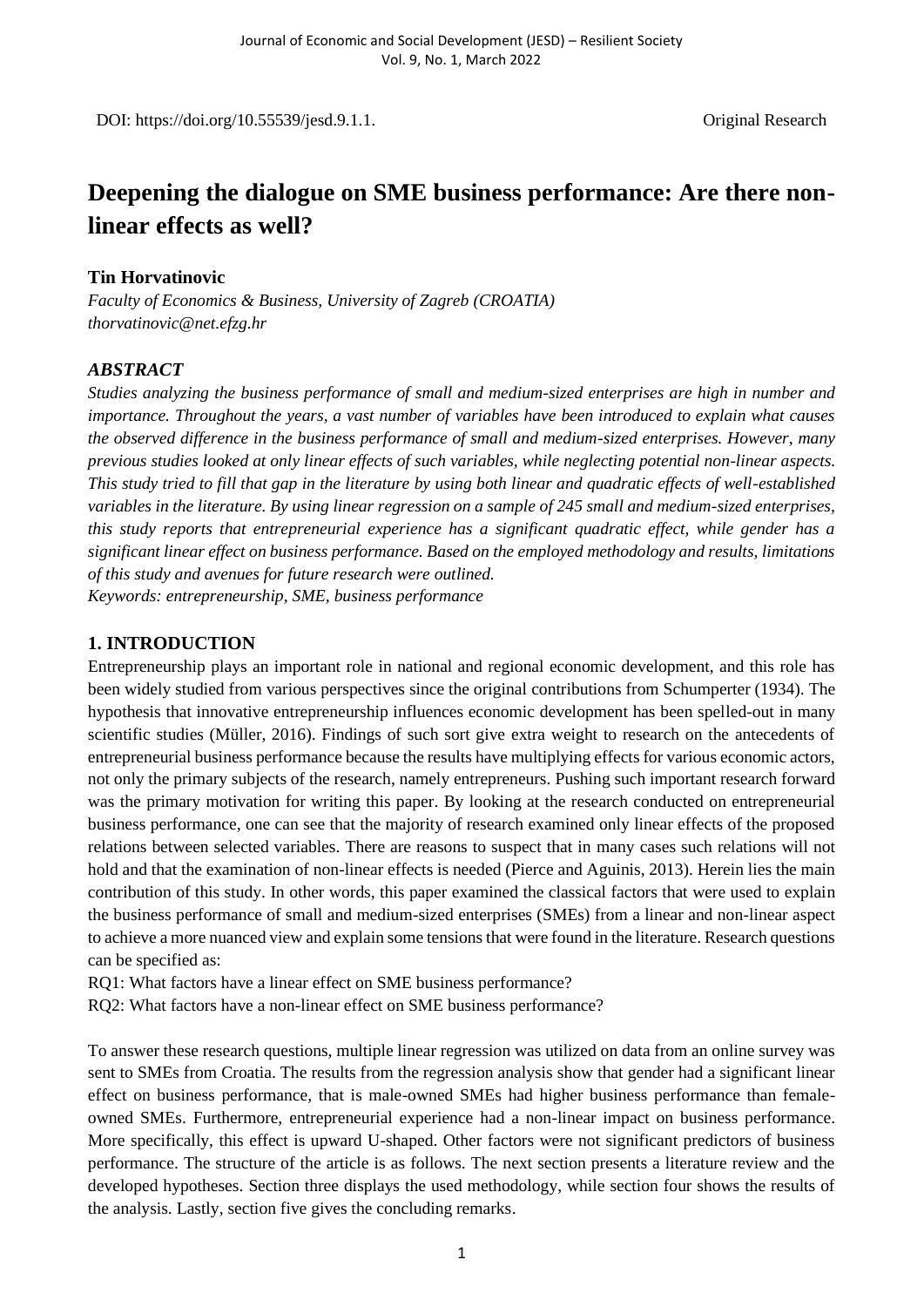## **2. LITERATURE REVIEW**

## *Entrepreneurial experience*

The first antecedent of SME performance that will be analyzed is entrepreneurial experience. Entrepreneurial experience is a part of the human capital construct that supports the creation of economic value that is acquired through numerous and diverse experiences. More specifically, it is the part of the human capital investment (alongside for instance education that will be discussed later in the paper) rather than the outcome of investment in human capital (such as a defined set of skills) (Becker, 1964). Whether or not this aspect of human capital has any relation with business performance has been studied extensively. In the early years of entrepreneurial scientific research. For instance, Stuart and Abetti (1990) discovered a positive correlation of entrepreneurial experience with firm performance and MacMillan et al. (1985) found that venture capitalists regard entrepreneurial experience as a significant factor when predicting firm performance. One way of explaining these findings is to postulate that novice and inexperienced entrepreneurs have a hard time generalizing insights from previous experiences. Because they do not grasp the full complexity of the entrepreneurial situation (Simon, 1978), novice and inexperienced entrepreneurs inaccurately interpret the present circumstances in light of limited previous experience (Levitt and March, 1988) which leads to suboptimal solutions (Mazur, 1994). As more research was done through the upcoming years, more elaborated reasons were given the explain the importance of entrepreneurial experience, and causal methods were mostly utilized instead of correlation analyses. One notion has been particularly important in this strand of research, and that is that learning is rightly obtained by experience. In other words, scholars have put forward the notion that learning-by-doing is an essential part of a successful entrepreneurial journey (Baum et al., 2011; Minniti and Bygrave, 2001). By way of this process, entrepreneurs are more alert to entrepreneurial opportunities (Westhead et al., 2005) and have a better understanding of causal effects between various entities (Cressy, 1992) that ultimately leads to the procurement of valuable resources (Gompers et al., 2010). Furthermore, more entrepreneurial experience leads to more sophisticated business planning procedures (Burke et al., 2010) and outcomes which in turn has a positive effect on business performance (Kraus et al., 2008). Taking all the arguments together, Hypothesis 1 is stated as follows.

*Hypothesis 1: Entrepreneurial experience has a positive effect on business performance.*

#### *Age of the firm*

The age of the firm has also been elaborately studied in the entrepreneurship field. As was the case with entrepreneurial experience, learning processes play a key role in explaining the positive effects of the age of the firm on business performance (Stinchcombe, 1965). Learning mechanisms, which can improve over time, can decipher the benefits and drawbacks of various parts of a functioning firm as well opportunities and barriers in the external environment (Bahk and Gort, 1993). In addition, the mission or the identity can crystalize and be more apparent as business operations continue (Jovanovic, 1982). Further arguments can be made that the more the business matures the overall performance will be better. One such argument, which is frequently used in the scientific literature is the liability of newness. Younger firms are faced with specific challenges that older firms do not have to resolve and those problems are what cause failure in younger firms. For example, entrepreneurs regularly have to make business decisions that will significantly affect the future operations of the firm. Since younger firms do not have the experience and formal infrastructure to handle complex decisionmaking processes (Bantel, 1998), there is too much burden on the cognitive abilities of the solo entrepreneur or the entrepreneurial team. The results of this problem are substandard business decisions. Liability of newness can also hamper the ability of younger firms to bring in more financial resources because financial institutions do not have the confidence to invest in such firms (Rafiq et al., 2016). Furthermore, younger firms have no or have very limited ability to exploit economies of scale (Barrett and Mayson, 2007) and are less efficient in operations than older firms (Nguyen et al., 2015). From all of the above, Hypothesis 2 follows. *Hypothesis 2: The age of the firm has a positive effect on business performance.*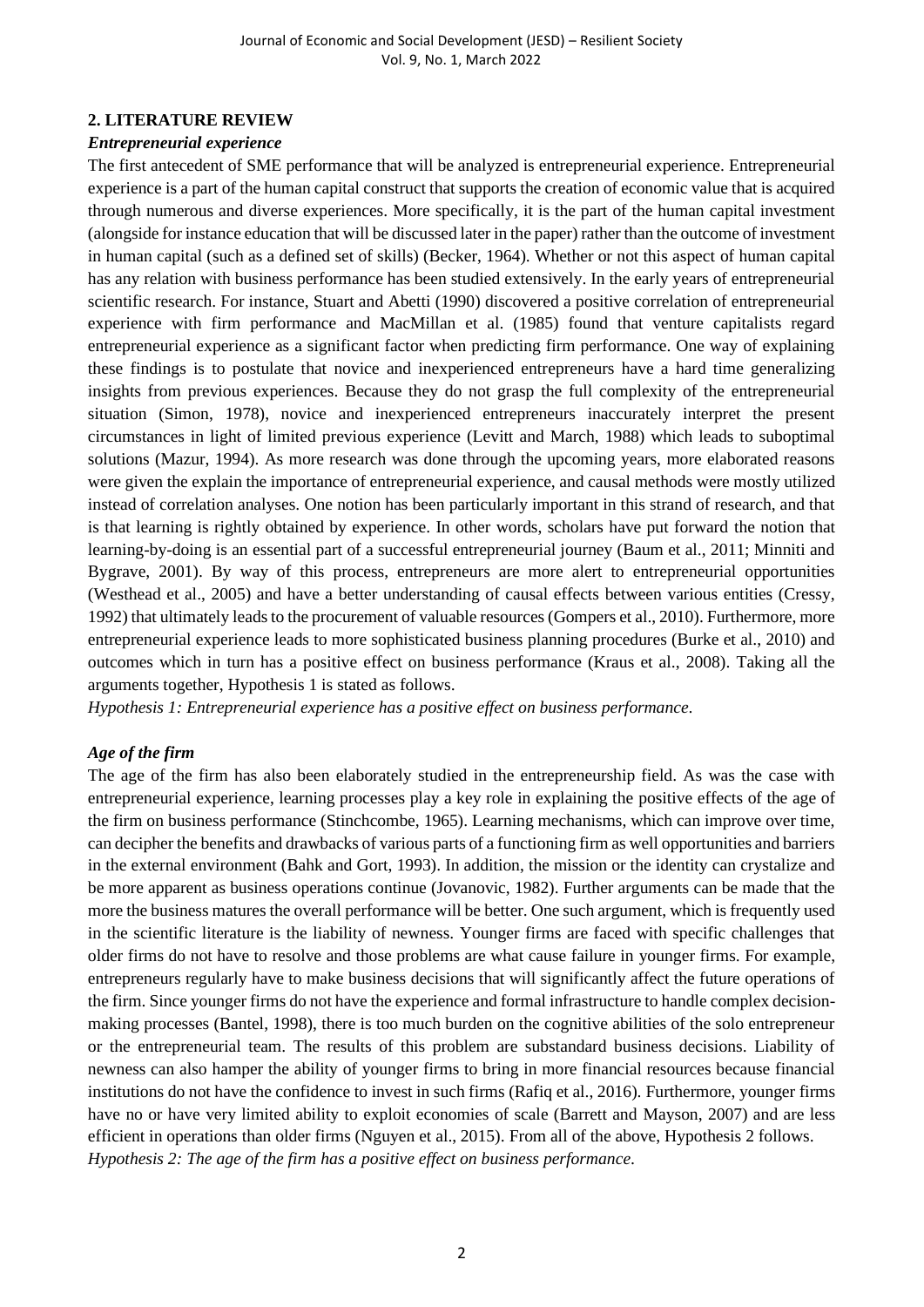#### *Age of the entrepreneur*

The age of the entrepreneurs is likewise a well-studied variable in the business performance context and many reasons can be provided that show that older entrepreneurs should have a business advantage in comparison to young entrepreneurs. Firstly, the age of an entrepreneur can be considered as part of the pool of human capital factors (Becker, 1962). Given their age, older entrepreneurs are more likely to have higher levels of relevant experience which gives them the ability to better access relevant business information, better process the gathered information, and make valid business decisions (Wiersema and Bantel, 1992). Lack of knowledge and information processing hinders the ability of younger entrepreneurs to carry out innovative activities (Azoulay et al., 2019). Ultimately, all of this can lead to more business success for older entrepreneurs (Gielnik et al., 2018). They are also more likely to avoid common cognitive biases. In other words, older entrepreneurs are less prone to overconfidence (Forbes, 2005) which enables them to assess their abilities more objectively (Baron et al., 2016). The importance of networking can be outlined as another advantage of older entrepreneurs. Social capital is very important for conducting business (Stam et al., 2014) and older entrepreneurs are better suited to take extract value from such capital (Baucus and Human, 1995). Lastly, older entrepreneurs have more access to funding opportunities. For instance, young entrepreneurs have problems getting bank loans because they do not have a long bank history, if they have it at all, and they do not have sufficient collateral (Rector et al., 2016). From the preceding discussion, Hypothesis 3 is formulated. *Hypothesis 3: The age of the entrepreneur has a positive effect on business performance.*

#### *Gender*

Current entrepreneurial research has greatly improved our understanding of the specific circumstances that women face when founding and running their own ventures. Unfortunately, this research has uncovered numerous obstacles for women in an entrepreneurial setting which causes their ventures to have lower business performance than their male counterparts. One reason is that women have a harder time getting financial resources for their firms. Generally, women have lower access to external financing (Carter and Rosa, 1998) and more specifically lower access to bank credits (Coleman, 2007; Watson, 2002). When getting bank loans, women are obligated to put more collateral to obtain a loan (Coleman, 2000). What is even more troubling is that there are strong indications that the reason for lower access to these funds is caused by discrimination in the internal procedures of the financial institutions (Fay and Williams, 1993). Next, women tend to establish their ventures in lower-profit industries (Loscocco and Robinson, 1991). Female-owned enterprises mostly operate in retail and service industries (Bates, 1995; Du Rietz and Henrekson, 2000). Furthermore, female entrepreneurs differ from male entrepreneurs in the reasons for becoming entrepreneurs. Women enter into entrepreneurship to gain non-monetary benefits, such as independence (Carter et al., 2003). This does not imply that women entrepreneurs do not want to achieve high profits, but that high profits sometimes are not the primary goal. This statement is also evident from the fact that women see entrepreneurship as means to spend more time at home and improve family relations (Parasuraman and Simmers, 2001). The importance of the balance between family and work for women entrepreneurs stems also from the finding that women entrepreneurs prefer ventures that can be managed from their homes (Fasci and Valdez, 1998). Lastly, women have higher risk aversion levels (Jianakoplos and Bernasek, 1998) which can cause them to underinvest in innovative projects. In conjunction, Hypothesis 4 is stated as follows.

*Hypothesis 4: Male-owned firms will have higher business performance than female-owned firms.*

#### *Education level*

The last variable that will be analyzed is the education level of the entrepreneur. Alongside the entrepreneurial experience and age of the entrepreneur, education is also considered part of the human capital theory (Becker, 1964). This is important for this study because it provides the first reason why higher education levels should lead to higher business performance. According to human capital theory, individuals demand or try to achieve reimbursements for investments in themselves. Therefore, entrepreneurs with higher education levels more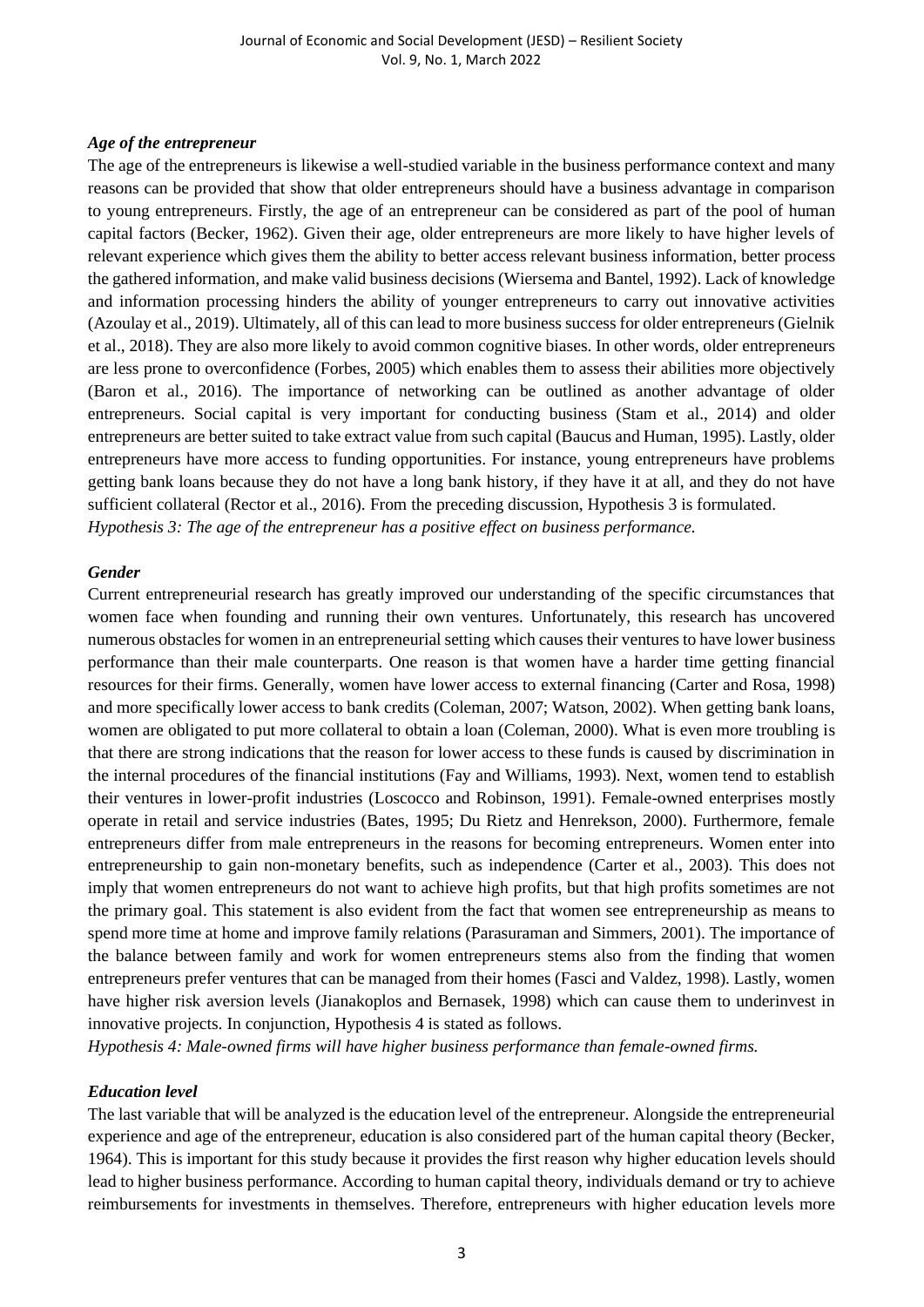eagerly strive to accomplish higher business performance measures (Cassar, 2006). Besides the postulates of human capital theory, more direct reasons for the better business performance of higher educated entrepreneurs can be found in the scientific literature. Entrepreneurs are not constrained in their business activities as are formal employees. Therefore, they can more freely align the direction that they want to business to evolve with their acquired education outlook (Van Praag et al., 2013). In addition, higher education levels help to improve general skills that help the entrepreneur to run the business more efficiently and effectively, such as communication and teamwork. Higher education also causes entrepreneurs to better fine-tune many critical aspects of their business (Sinha, 1996). Moreover, the process of resource gathering is more painless for higher educated entrepreneurs given it influences their managerial skills (Soriano and Castrogiovanni, 2012). Finally, education affects the cognitive states of entrepreneurs. What is meant by the previous statement is that education can increase an important antecedent of business performance, the self-confidence of the entrepreneur (Jiménez et al., 2015). The discourse above leads to Hypothesis 5.

*Hypothesis 5: The education level of the entrepreneur has a positive effect on business performance.*

#### *Non-linear effects*

Curvilinearity is a phenomenon that occurs in various business disciplines but that has not received enough scientific attention. The basic idea is that at some point in many relations between variables the benefits will outweigh the costs of utilizing an antecedent variable resulting in positive/negative effects on higher/lower levels or in positive/negative effects on middle levels (Pierce and Aguinis, 2013). The benefit of this postulate is that non-linear relations can help explain why some research detected the opposite signs of the effects of all factors that were previously displayed. For instance, the more entrepreneurial experience can harm business performance (e. g. Tornikoski and Newbert, 2007). One logic behind those results is that failure, as an integral part of the learning-by-doing process, can hamper the possibilities of gathering valuable resources (Hsu, 2007). As for the age of the firm, there is theoretical and empirical evidence that younger firms have higher business performance. Older firms can experience organizational inertia because high-ranking individuals do not challenge common beliefs, investment projects with higher risks are not taken and there is overdependence on established procedures (Finkelstein and Hambrick, 1990). The third variable of consideration is the age of the entrepreneur as there is evidence that younger entrepreneurs have advantages over older entrepreneurs. Older entrepreneurs have a harder time developing technical skills and comprehending new business ideas (Gist et al., 1988; Hambrick and Mason, 1984). Older entrepreneurs also have a lower tolerance for risk (Vroom and Pahl, 1971) which can lead to less innovative business activities. Gender and education were excluded from this analysis because of the nature of those variables. Three hypotheses flow from this analysis.

*Hypothesis 6: Entrepreneurial experience has a non-linear effect on business performance. Hypothesis 7: The age of the firm has a non-linear effect on business performance. Hypothesis 8: The age of the entrepreneur has a non-linear effect on business performance.*

# **3. METHODOLOGY**

The data for this study was gathered by using an online questionnaire that was distributed to SMEs operating in Croatia. Entrepreneurs that managed an SME filled out the survey in 2020. The total number of responses was 245. All the questions were answered by the entrepreneurs because of the restrictive nature of the online survey. Therefore, there was no issue with the missing values. The next step consisted of checking for unengaged respondents. Since none of the entrepreneurs filled out the questionnaire below the estimated minimum required time, no surveys were excluded. With regards to the operationalization of variables, *entrepreneurial experience (ENEX*) has been conceptualized in many ways. It can refer to the number of ventures that the person has founded, the number of years that the person has been an entrepreneur in all firms during his/her lifespan, or the number of years that the person has been an entrepreneur in the current firm (Burke et al., 2018).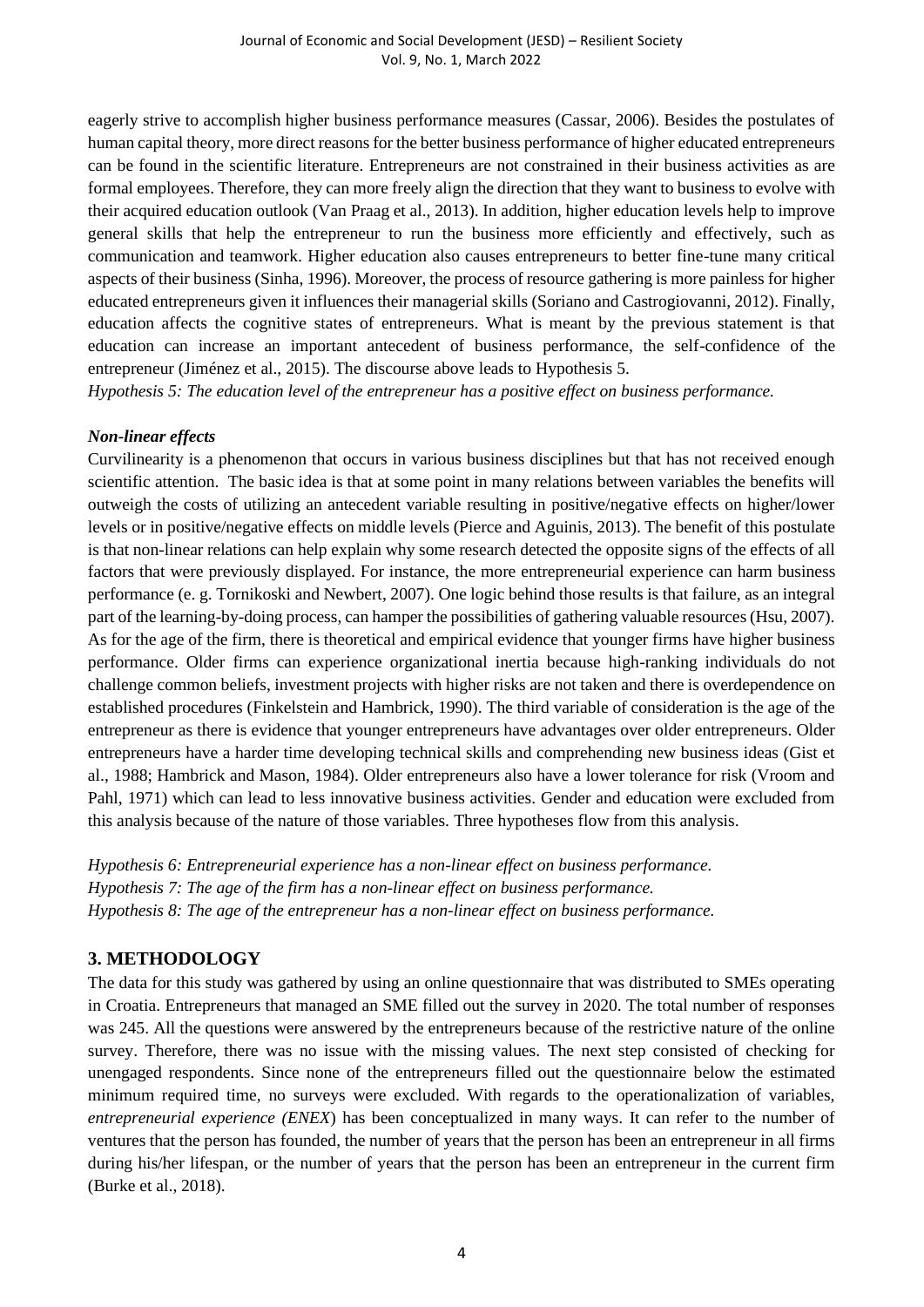For this study, entrepreneurial experience is measured using the total number of years the person has been an entrepreneur (including time spent in other firms besides the current firm). The next three variables are more or less straightforward. *Age of the firm (FIAG)* reflects the time that has passed since the founding of the firm, *age of the entrepreneur (ENAG)* is the variable that tells how old is the entrepreneur, and *gender (GEND)* is a dummy variable that has a value of 1 if the entrepreneur is male and has a value of 0 if the entrepreneur is female. *Education (EDUC)* was measured on a scale of 1-8 in line with the Croatian qualification framework. Lastly, the content of the entrepreneurs with their *profit margin (PERF)*, in comparison to the competition, on a scale1-5 was used to approximate business performance.

# **4. RESULTS**

The descriptive statistics of the variables can be found in Table 1.

|             | VIF  | Mean   | Std. Dev. | Min. | Max. |  |
|-------------|------|--------|-----------|------|------|--|
| <b>PERF</b> | ۰    | 3,526  | 1,051     |      |      |  |
| <b>ENEX</b> | 1,98 | 14,697 | 9,329     | O    | 43   |  |
| <b>FIAG</b> | 1,13 | 19,689 | 14,154    | 0    | 130  |  |
| <b>ENAG</b> | 1,95 | 48,159 | 10,138    | 26   | 75   |  |
| <b>GEND</b> | 1,04 | 0,673  | 0,469     | 0    |      |  |
| <b>EDUC</b> | 1,01 | 6,138  | 1,658     |      | 8    |  |

|  | Table 1. Descriptive statistics of variables |  |
|--|----------------------------------------------|--|
|  |                                              |  |

*Source: Compiled by the author*

To test the mentioned hypotheses, multiple linear regression with robust standard errors was employed. But before proceeding to the results, diagnostic tests were performed. Variance inflation factors (VIF) of all the variables were below 5, shown in Table 1, meaning that there were no issues of multicollinearity. Also, the Ramsey Reset test (F=0,57, p-value=0,632) showed no signs of omitted variables. The correlation matrix is displayed in Table 2 and the results of the model are in Table 3.

#### *Table 2. Correlation matrix*

|             | <b>PERF</b> | <b>ENEX</b> | <b>FIAG</b> | <b>ENAG</b> | <b>GEND</b> | <b>EDUC</b>              |  |
|-------------|-------------|-------------|-------------|-------------|-------------|--------------------------|--|
| <b>PERF</b> |             |             |             |             |             |                          |  |
| <b>ENEX</b> | $-0.129**$  |             |             |             |             |                          |  |
| <b>FIAG</b> | $-0,067$    | $0,308***$  | -           |             |             |                          |  |
| <b>ENAG</b> | $-0,1346**$ | $0,685***$  | $0,316***$  |             |             |                          |  |
| <b>GEND</b> | 0,092       | $0,158***$  | 0,081       | 0,032       |             |                          |  |
| <i>EDUC</i> | 0,061       | $-0,025$    | $-0,029$    | $-0,001$    | $-0,057$    | $\overline{\phantom{0}}$ |  |

*Source: Compiled by the author.*

\*\*\* means significant at 1% level, \*\* means significant at 5% level, \* means significant at 10% level.

*Table following on the next page*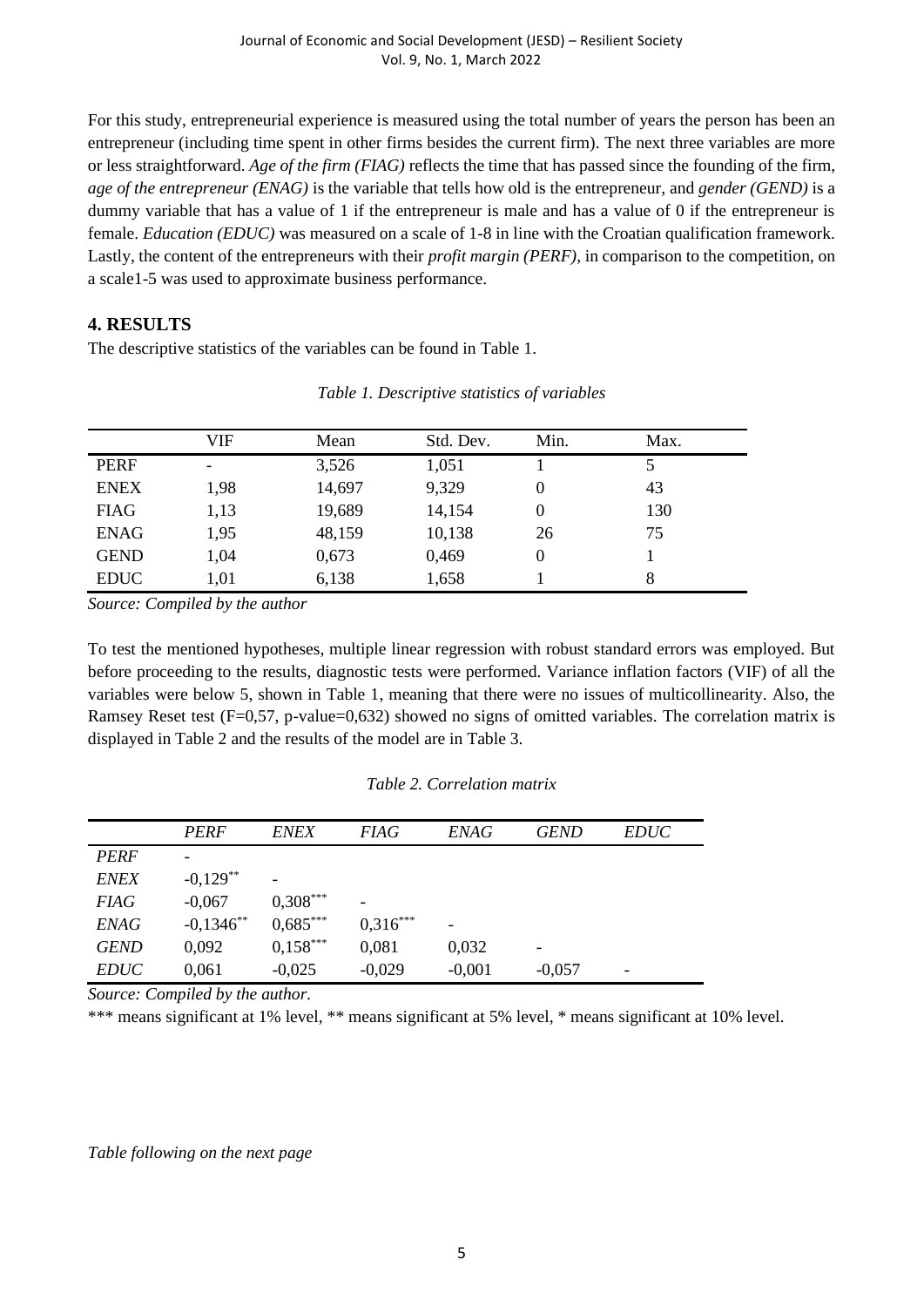Journal of Economic and Social Development (JESD) – Resilient Society Vol. 9, No. 1, March 2022

|             | (1)       | (2)         |
|-------------|-----------|-------------|
| ENEX        | $-0,105$  | $0,075***$  |
|             | (0,011)   | (0,025)     |
| <b>FIAG</b> | $-0,001$  | 0,007       |
|             | (0,005)   | (0,011)     |
| <i>ENAG</i> | $-0,006$  | $-0,011$    |
|             | (0,009)   | (0,009)     |
| <b>GEND</b> | $0,257^*$ | $0,281**$   |
|             | (0,145)   | (0,142)     |
| <i>EDUC</i> | 0,041     | 0,041       |
|             | (0,041)   | (0,039)     |
| $ENEX^2$    |           | $-0,002***$ |
|             |           | (0,000)     |
| $F I A G^2$ |           | $-0,001$    |
|             |           | (0,001)     |
| $E N A G^2$ |           | 0,000       |
|             |           | (0,000)     |
| $R^2$       | 0,032     | 0,094       |
| N           | 245       | 245         |

*Table 3. Regression results (dependent variable: PERF)*

Source: Compiled by the author

\*\*\* means significant at 1% level, \*\* means significant at 5% level, \* means significant at 10% level.

The results from Table 3 show that the linear effect of entrepreneurial experience is not statistically significant leading to the rejection of Hypothesis 1. However, in the second model, both the linear and the quadratic effect were statistically significant so Hypothesis 6 is accepted. Given that the linear effect is positive and that the quadratic effect is negative, entrepreneurial experience has an upward inverted U-shaped effect on business performance. Next, firm age had no significant linear or quadratic effect entailing the rejection of Hypothesis 2 and 7. The same holds for entrepreneurial age, meaning that Hypotheses 3 and 8 are also rejected. Another variable had non-significant effects on business performance, namely education levels. Therefore, Hypothesis 5 is rejected. Lastly, gender had proven to be a significant antecedent of business performance in both models. Accordingly, Hypothesis 4 is accepted.

#### **5. CONCLUSION**

This study tried to explain the business performance of SMEs using a standard linear approach and supplement it with a non-linear analysis as well. Firstly, a literature review of all the used factors was presented to support eight hypotheses. These hypotheses were tested using a methodology that was described after the literature review. Afterward, the results of the regression analyses were reported that were carried out on a sample of 245 firms. From these results, it follows that entrepreneurial experience had an upward sloping U-shaped effect on business. The second significant variable is gender. Male-owned firms had higher levels of business performance than their female counterparts. In contrast to entrepreneurial experience, this result is adverse because this points to the existence of many structural obstacles that women entrepreneurs encounter during their entrepreneurial careers. As is the case in any scientific research, there were limitations. The nature of the sample data was cross-sectional, meaning that higher-order causality could have been established using longitudinal data. Second, some scarcity is present in the number of utilized variables in the regression analysis. Therefore, there is the possibility that not all causal effects were controlled for. Finally, future research could improve on this study and expand our understanding of SME business performance.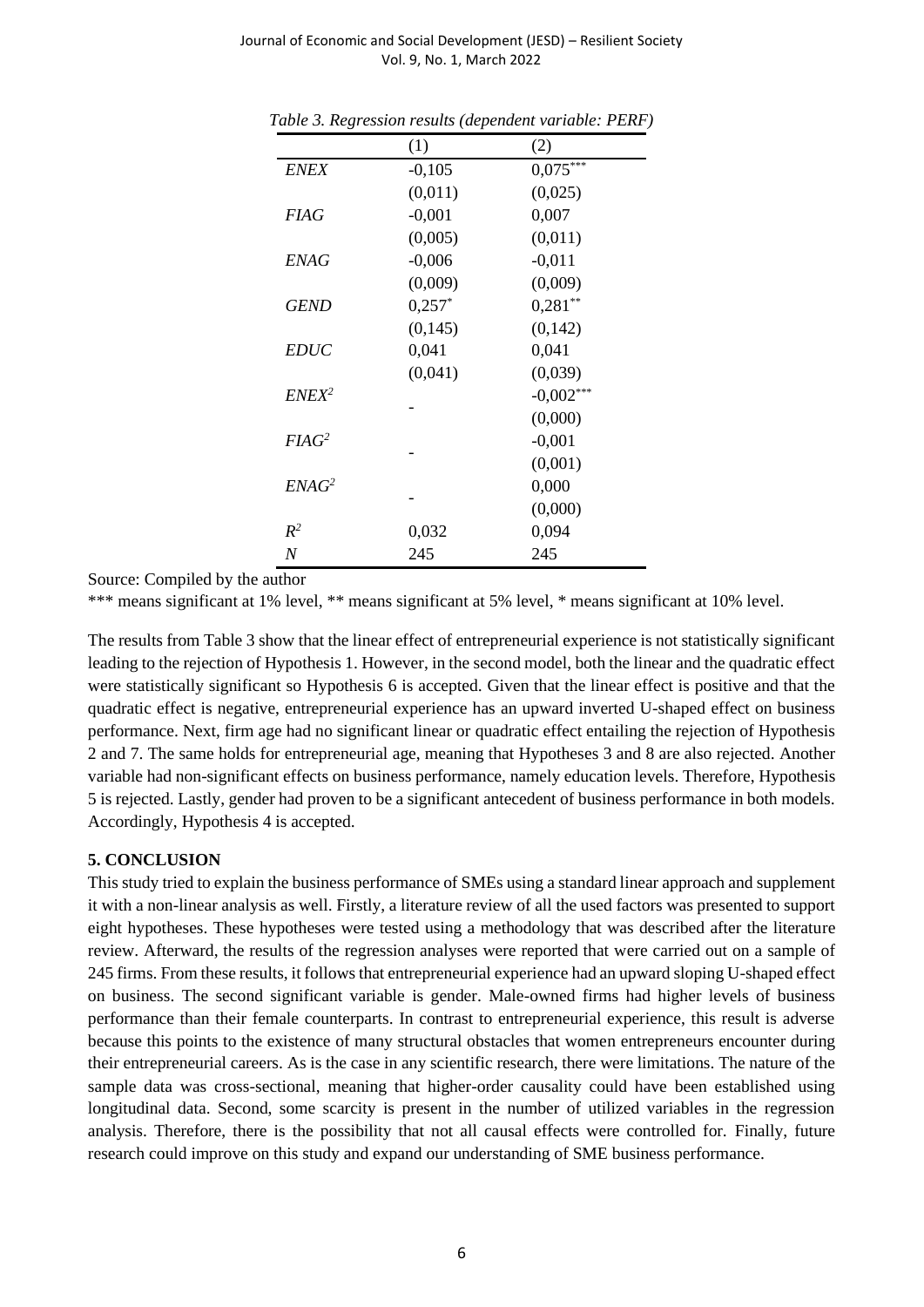Future studies could analyze other non-linear effects, such as cubic effects, to provide an even more detailed outlook of this topic. Other authors could also test broaden the model by employing various moderating and mediating effects.

# **LITERATURE:**

- 1. Azoulay, P., Fons-Rosen, C. and Zivin, J. S. G. (2019). Does Science Advance One Funeral at a Time? American Economic Review 109(8), pp. 2889–2920.
- 2. Bahk, B.-H. and Gort, M. (1993). Decomposing Learning by Doing in New Plants. Journal of Political Economy, 101(4), pp. 561–583.
- 3. Bantel, K. A. (1998). Technology-based, "adolescent" firm configurations. Journal of Business Venturing, 13(3), pp. 205–230.
- 4. Baron, R. A., Mueller, B. A. and Wolfe, M. T. (2016). Self-efficacy and entrepreneurs' adoption of unattainable goals: The restraining effects of self-control. Journal of Business Venturing, 31(1), pp. 55– 71.
- 5. Barrett, R. and Mayson, S. (2007). Human resource management in growing small firms. Journal of Small Business and Enterprise Development, 14(2), pp. 307–320.
- 6. Bates, T. (1995). Self-employment entry across industry groups. Journal of Business Venturing, 10(2), pp. 143–156.
- 7. Baucus, D. A. and Human, S. E. (1995). Second-Career Entrepreneurs: A Multiple Case Study Analysis of Entrepreneurial Processes and Antecedent Variables. Entrepreneurship Theory and Practice, 19(2), pp. 41–71.
- 8. Baum, J. R., Bird, B. J. and Singh, S. (2011). The practical intelligence of entrepreneurs: Antecedents and a link with new venture growth. Personnel Psychology, 64(2), pp. 397–425.
- 9. Becker, G. (1964). Human capital: A theoretical and empirical analysis, with special reference to education. National Bureau of Economic Research.
- 10. Becker, G. S. (1962). Investment in Human Capital: A Theoretical Analysis. Journal of Political Economy, 70(5), pp. 9–49.
- 11. Burke, A., Fraser, S. and Greene, F. J. (2010). The Multiple Effects of Business Planning on New Venture Performance. Journal of Management Studies, 47(3), pp. 391–415.
- 12. Burke, A., Millán, J. M., Román, C. and van Stel, A. (2018). Exploring the impact of different types of prior entrepreneurial experience on employer firm performance. Journal of Business Research, 90, pp. 107–122.
- 13. Carter, N. M., Gartner, W. B., Shaver, K. G. and Gatewood, E. J. (2003). The career reasons of nascent entrepreneurs. Journal of Business Venturing, 18(1), pp. 13–39.
- 14. Carter, S. and Rosa, P. (1998). The financing of male– and female–owned businesses. Entrepreneurship & Regional Development,  $10(3)$ , pp. 225–242.
- 15. Cassar, G. (2006). Entrepreneur opportunity costs and intended venture growth. Journal of Business Venturing, 21(5), pp. 610–632.
- 16. Coleman, S. (2000). Access to capital and terms of credit: A comparison of men- and women- owned small businesses. Journal of Small Business Management, 38(3), pp. 37–52.
- 17. Coleman, S. (2007). The Role of Human and Financial Capital in the Profitability and Growth of Women-Owned Small Firms. Journal of Small Business Management, 45(3), pp. 303–319.
- 18. Cressy, R. (1992). The theory of the opportunistic entrepreneur. Small Business Economics, 4(4), pp. 267–271.
- 19. Du Rietz, A. and Henrekson, M. (2000). Testing the Female Underperformance Hypothesis. Small Business Economics, 14(1), pp. 1–10.
- 20. Fasci, M. and Valdez, J. (1998). A performance contrast of male- and female-owned small accounting practices. Journal of Small Business Management, 36(3), pp. 1–7.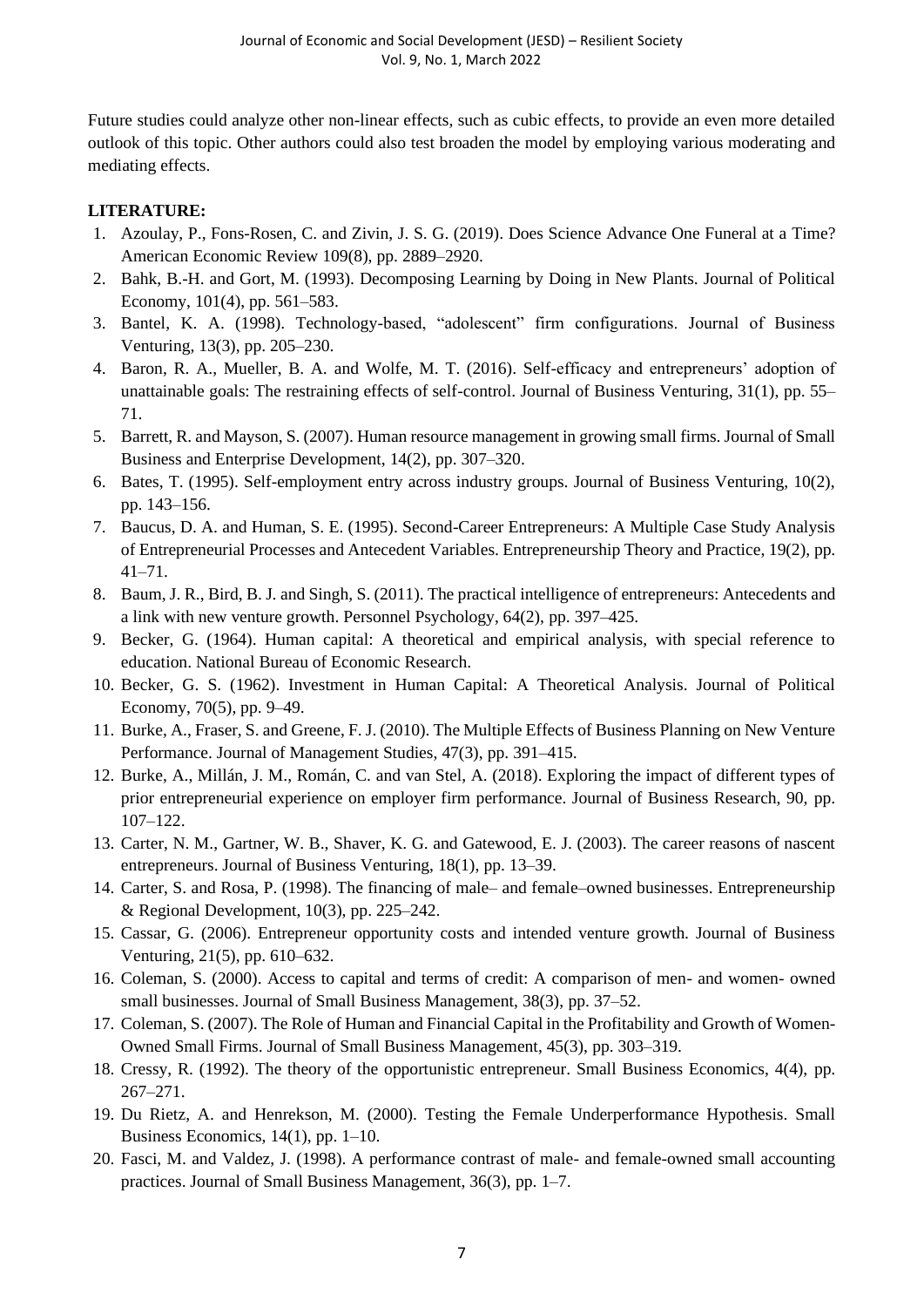- 21. Fay, M. and Williams, L. (1993). Gender bias and the availability of business loans. Journal of Business Venturing, 8(4), pp. 363–376.
- 22. Finkelstein, S. and Hambrick, D. C. (1990). Top-Management-Team Tenure and Organizational Outcomes: The Moderating Role of Managerial Discretion. Administrative Science Quarterly, 35(3), pp. 484–503.
- 23. Forbes, D. P. (2005). Are some entrepreneurs more overconfident than others? Journal of Business Venturing, 20(5), pp. 623–640.
- 24. Gielnik, M. M., Zacher, H. and Wang, M. (2018). Age in the entrepreneurial process: The role of future time perspective and prior entrepreneurial experience. Journal of Applied Psychology, 103(10), pp. 1067– 1085.
- 25. Gist, M., Rosen, B. and Schwoerer, C. (1988). The influence of training method and trainee age on the acquisition of computer skills. Personnel Psychology, 41(2), pp. 255–265.
- 26. Gompers, P., Kovner, A., Lerner, J. and Scharfstein, D. (2010). Performance persistence in entrepreneurship. Journal of Financial Economics, 96(1), pp. 18–32.
- 27. Hambrick, D. C. and Mason, P. A. (1984). Upper Echelons: The Organization as a Reflection of Its Top Managers. The Academy of Management Review, 9(2), pp. 193–206.
- 28. Hsu, D. H. (2007). Experienced entrepreneurial founders, organizational capital, and venture capital funding. Research Policy, 36(5), pp. 722–741.
- 29. Jianakoplos, N. A. and Bernasek, A. (1998). Are Women More Risk-Averse? Economic Inquiry, 36(4), pp. 620–630.
- 30. Jiménez, A., Palmero-Cámara, C., González-Santos, M. J., González-Bernal, J. and Jiménez-Eguizábal, J. A. (2015). The impact of educational levels on formal and informal entrepreneurship. BRQ Business Research Quarterly, 18(3), pp. 204–212.
- 31. Jovanovic, B. (1982). Selection and the Evolution of Industry. Econometrica, 50(3), pp. 649–670.
- 32. Kraus, S., Harms, R. and Schwarz, E. (2008). Strategic business planning and success in small firms. International Journal of Entrepreneurship and Innovation Management, 8(4), pp. 381–396.
- 33. Levitt, B. and March, J. G. (1988). Organizational Learning. Annual Review of Sociology, 14(1), pp. 319–338.
- 34. Loscocco, K. A. and Robinson, J. (1991). Barriers to women's small-business success in the United States. Gender & Society, 5(4), pp. 511–532.
- 35. Macmillan, I. C., Siegel, R. and Narasimha, P. N. S. (1985). Criteria used by venture capitalists to evaluate new venture proposals. Journal of Business Venturing, 1(1), pp. 119–128.
- 36. Mazur, J. (1994). Learning and Behavior. Prentice-Hall.
- 37. Minniti, M. and Bygrave, W. (2001). A Dynamic Model of Entrepreneurial Learning. Entrepreneurship Theory and Practice,  $25(3)$ , pp. 5–16.
- 38. Müller, S. (2016). A progress review of entrepreneurship and regional development: What are the remaining gaps? European Planning Studies, 24(6), pp. 1133–1158.
- 39. Nguyen, N., Beeton, R. and Halog, A. (2015). Firm charactristics and its adaptative capacity in response to environmental requirements: An empirical study of Vietnam's textile and garment SMEs. International Journal of Environment and Sustainability, 4(4), pp. 1–18.
- 40. Parasuraman, S. and Simmers, C. A. (2001). Type of employment, work-family conflict and well-being: A comparative study. Journal of Organizational Behavior, 22(5), pp. 551–568.
- 41. Pierce, J. R. and Aguinis, H. (2013). The Too-Much-of-a-Good-Thing Effect in Management. Journal of Management, 39(2), pp. 313–338.
- 42. Rafiq, S., Salim, R. and Smyth, R. (2016). The moderating role of firm age in the relationship between R&D expenditure and financial performance: Evidence from Chinese and US mining firms. Economic Modelling, 56, pp. 122–132.
- 43. Rector, M., Fatoki, O. and Oni, O. (2016). Access to Debt Finance by Young Entrepreneurs in Polokwane, South Africa. Journal of Social Sciences, 49(1–2), pp. 67–69.